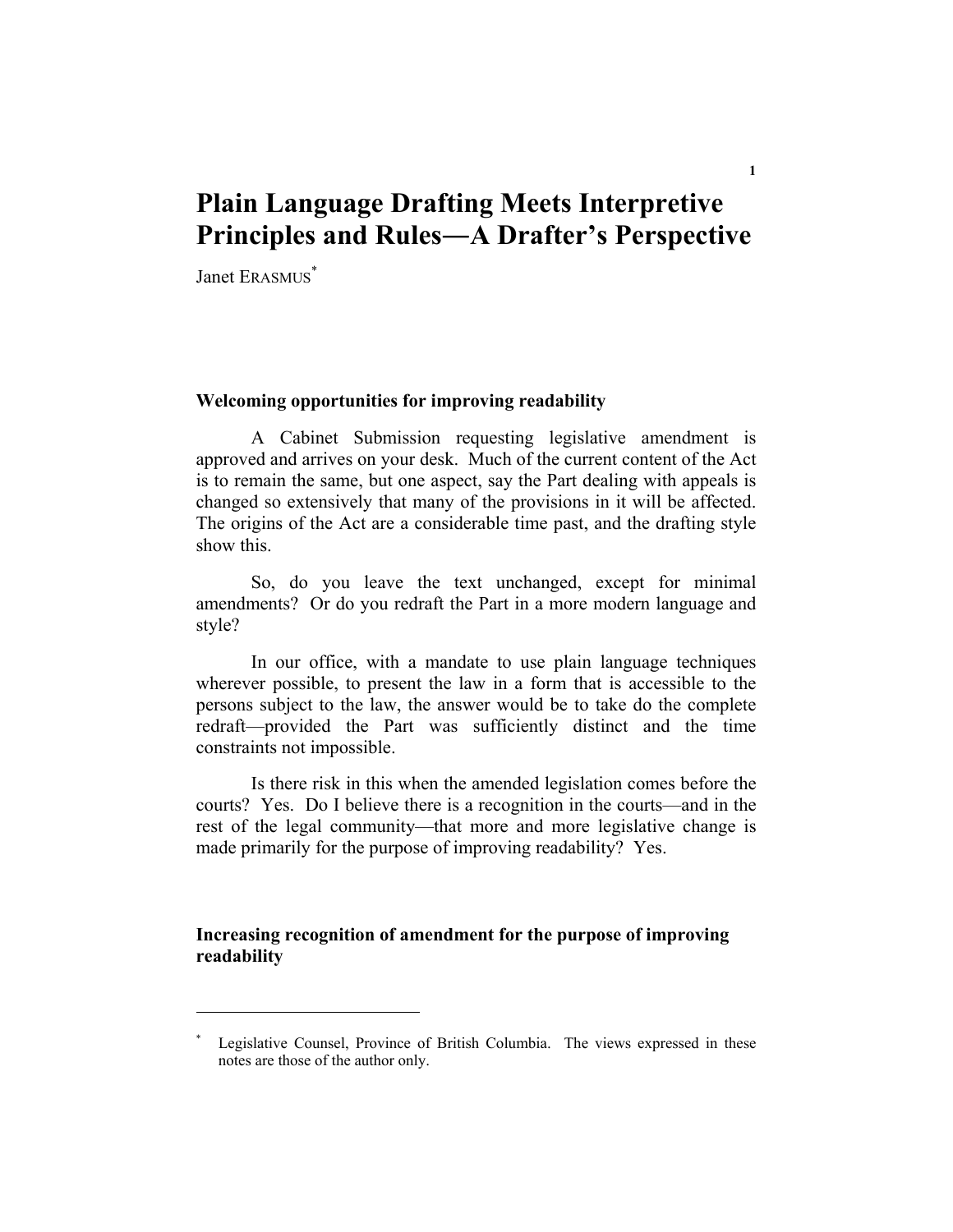Consider the evolving recognition in Canadian interpretation texts when dealing with presumptions related to the purposes of amendments.

 In 1974, Elmer Driedger's *The Construction of Statutes*, deals with the issue in short order. First there is the presumption: "In general a change in language on re-enactment of a provision must be presumed to have some significance." Then follows two judicial statements indicating that this presumption may be overridden, one admitting that there may be "internal or external evidence to show that only language polishing was intended."

 In 1984, Pierre-André Côté's *The Interpretation of Legislation in Canada*, presents a much fuller discussion of the issue, beginning with an equivalent statement that: "At common law, it is presumed that modifications are specifically intended to change the meaning of an enactment. In other words, the legislator is deemed to modify the law to change its substance, rather than to improve its form...." The following paragraph provides the rational underpinnings for this presumption. First, it is based on experience. "Amendments are rarely undertaken for aesthetic reasons alone," the text tells us. Second, it is based on the rule of effectivity: a legislator who has taken the trouble to modify an enactment "must have done so to change its substance and not simply to improve its written expression." Again, an examination of the circumstances surrounding adoption can help rebut the presumption.

 Ten years later, in 1994, Ruth Sullivan's *Driedger on the Construction of Statutes*, begins with a presumption that changes are made for an intelligible purpose. This presumption that change is purposeful is strong, but the presumption that the purpose is to bring about a substantive change in the law is less so. Professor Sullivan indicates that the presumption of substantive change appears to be grounded in British practice, where amendments to improve clarity or consistency are less common. She contrasts this with the situation here: "In Canada, where making formal improvements to the statute book is a minor industry, the presumption of substantive change is weak and easy to rebut."

 As one of those engaged in the minor industry of such improvements, I see that governments across the country have not been deaf to public—and increasingly organized—calls for improvement in the way legislation is drafted. Governments have responded and, I think it fair to say, so have legislative drafters. Improved readability has not been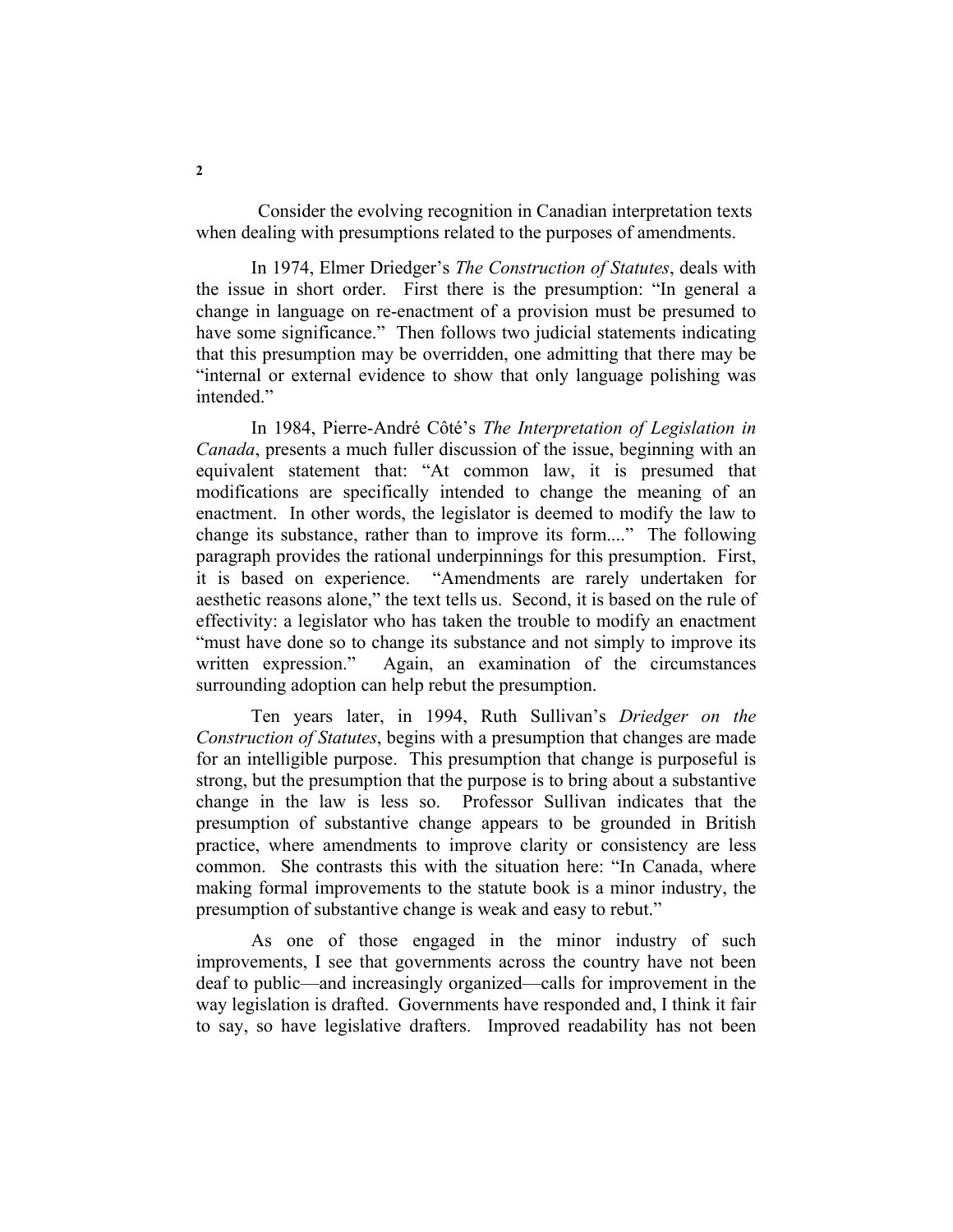something forced upon us. Many of us are advocates as well as practitioners.

 But, as ghost writers of legislative intent, Legislative Counsel craft the words carefully, assist as they navigate their ways through the sometime treacherous shoals of parliamentary debate, then wait to see whether the course on which we thought them set survives (or is assisted by) the winds of judicial interpretation. (OK, OK. Perhaps a bit too much of metaphor, but legislative drafters so seldom get the chance to have a personal voice in their writing.)

## **The practical reality: changes invite litigation**

 As drafters, we might wish courts to take more judicial notice that changes aimed at improving the readability of laws are common today. But we do not appear before the court (nor would we want to), and counsel there will use every opportunity to import a change in substance if this will assist their case.

 I am minded of a panel discussion held 2 years ago in Victoria as part of the annual joint meeting of Canadian Legislative and Parliamentary Counsel. It was immediately before the Commonwealth Law Conference and so we had the benefit of participants who would not otherwise be there. It was a panel on plain language, with Hilary Penfold, First Parliamentary Counsel for the Australian Commonwealth, David Cohen, Dean of the University of Victoria Law School and the late Mr. Justice John Sopinka of the Supreme Court of Canada. Hilary Penfold gave a vigorous defence and explanation of the evolving approaches to plain language drafting in statutes. Dean Cohen argued that complex policy cannot be delivered in simple language. Mr. Justice Sopinka cautioned that any change to plain language terminology was going to mean relitigation of matters that had already come before the courts, citing as an example, amendments to the Ontario Rules of Court that changes references to "injunctions" into references to "restraining orders".

 Mr. Justice Sopinka's practicality was entirely right—we must accept as a fact of legal life that changes to legislation provide opportunities for litigation and, inevitably, litigation in fact.

 From the perspective of a plain language proponent, we need to ask: what can we do in our drafting to assist courts in resolving such litigation expeditiously—and in favour of a result that does not import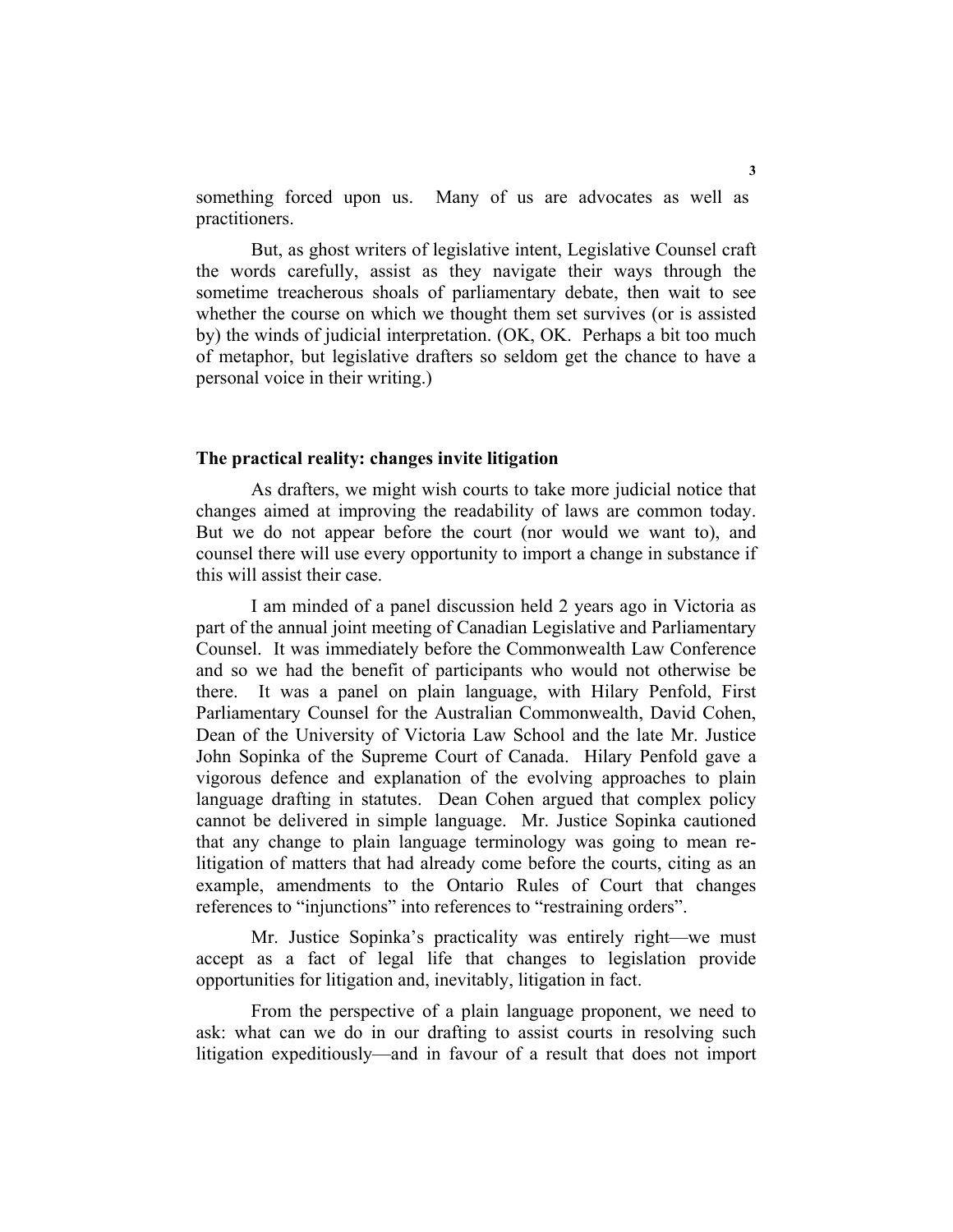substantive change into amendments that are intended only to be improving to the readability of the legislation?

# **Reducing risks**

 In other words, what can we do to reduce the risk of unintended interpretations?

 One approach is to encourage our governments to introduce a (this time substantive) amendment to our respective *Interpretation Act*, along the lines of that added to the Australian Commonwealth *Acts Interpretation Act 1901* in 1987:

# **15AC Changes to style not to affect meaning**

Where:

- (a) an Act has expressed an idea in a particular form of words; and
- (b) a later Act appears to have expressed the same idea in a different form of words for the purpose of using a clearer style;

the ideas shall not be taken to be different merely because different forms of words were used.

 But I do not know of any jurisdiction in Canada that is considering such an amendment. Nor how effective it would be in reducing litigation. It *would* provide support for argument in rebutting the perhaps weakening presumption of substantive change.

 Failing a direct statement of law addressing the presumption, I suggest that we choose our risks carefully. In making these choices, I am going to further suggest that changes in language are the easiest to make and the riskiest in terms of judicial interpretation—while changes in style are more demanding for the drafter, more effective in improving readability―but, if done with care, less risky when they come before the courts.

 What I want to do here is describe a few examples of changes made by our recent statute revision in British Columbia. Then I am hoping that my fellow panelists will provide their views on whether my sense on this is correct.

# **The B.C. Statute Revision**

**4**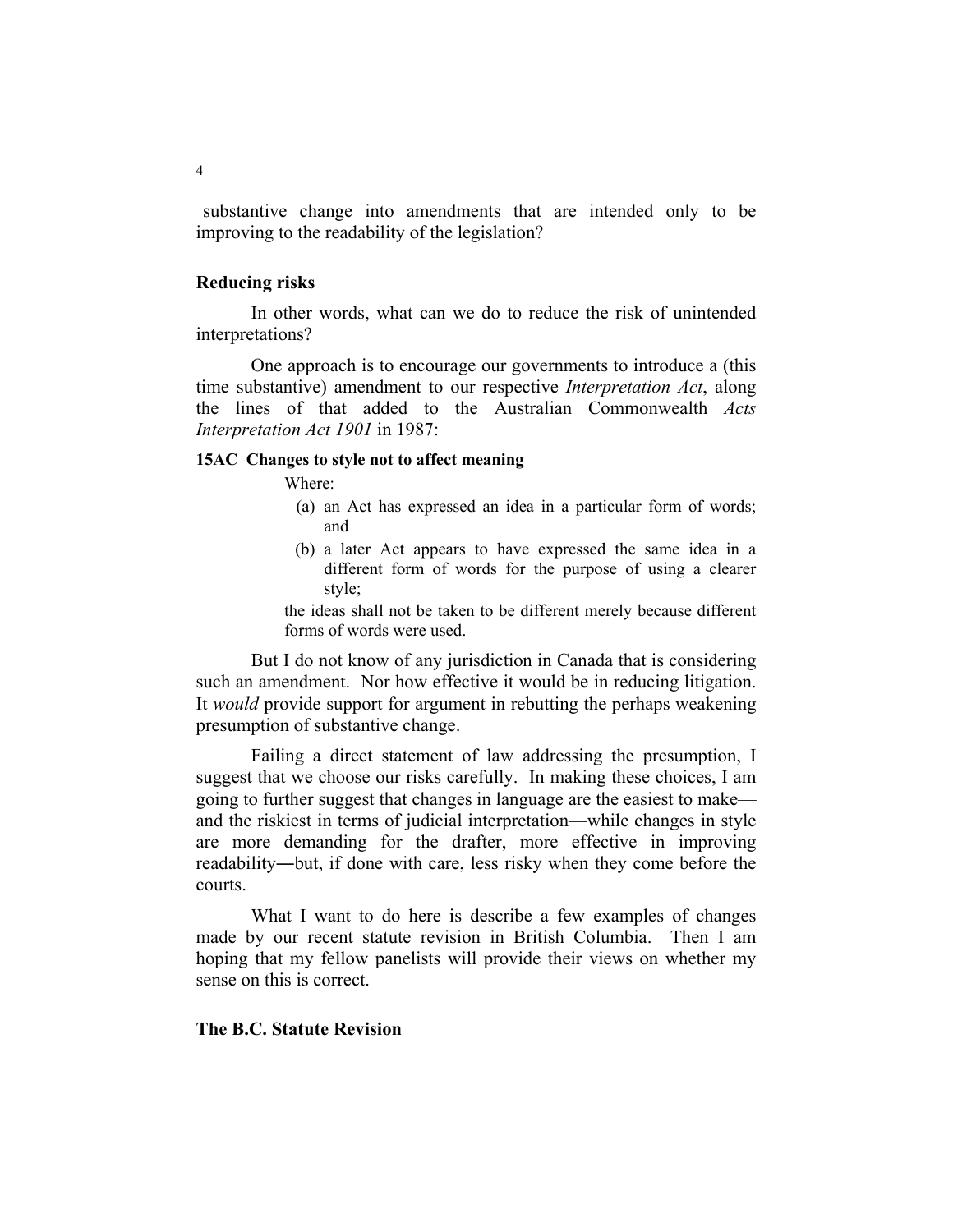The revision started in 1992 and was completed in 1997. It was prepared entirely within the Office of Legislative Counsel, with one drafter assigned full time to coordinating the process and doing the bulk of the first revision drafts, and our other drafters assisting around the edges of their Bill and regulation drafting responsibilities.

 From the start, improving the readability of our statutes was a key goal. To do this, we planned to:

- use document design principles to develop a better format,
- redraft using gender neutral language, and
- to the extent that time and our *Statute Revision Act* allowed, apply other plain language principles to redrafting the laws.

 In addition to the standard authorities for renumbering and rearrangement, the improved readability goal was expressly mandated in our *Statute Revision Act*, which provided:

- **2** (1) In preparing a revision, the Chief Legislative Counsel may do any or all of the following:
	- (d) alter language and punctuation to achieve a clear, consistent and gender neutral style;
	- (e) make minor amendments to clarify the intent of the Legislature, to reconcile inconsistent provisions or to correct grammatical or typographical errors; ....

 We used these powers to change both language and style. We accepted that the changes would allow new interpretation arguments to be made in court, but were comforted by the *Statute Revision Act* direction that:

**8** (1) A revision does not operate as new law but has effect and must be interpreted as a consolidation of the law contained in the Acts and provisions replaced by the revision.

 With over one and a half years now passed since the revision came into force, I expected to come today with at least a few judicial pronouncements to share—but I only have one, which I shall come to shortly.

 Perhaps part of the reason for this paucity of judicial consideration is that we were cautious in using the admittedly broad authority of the Act. Did we do a plain language revision? No. Did we use plain language principles. Yes. Did we improve the readability of the law without changing its substance? We hope so, and certainly intended to.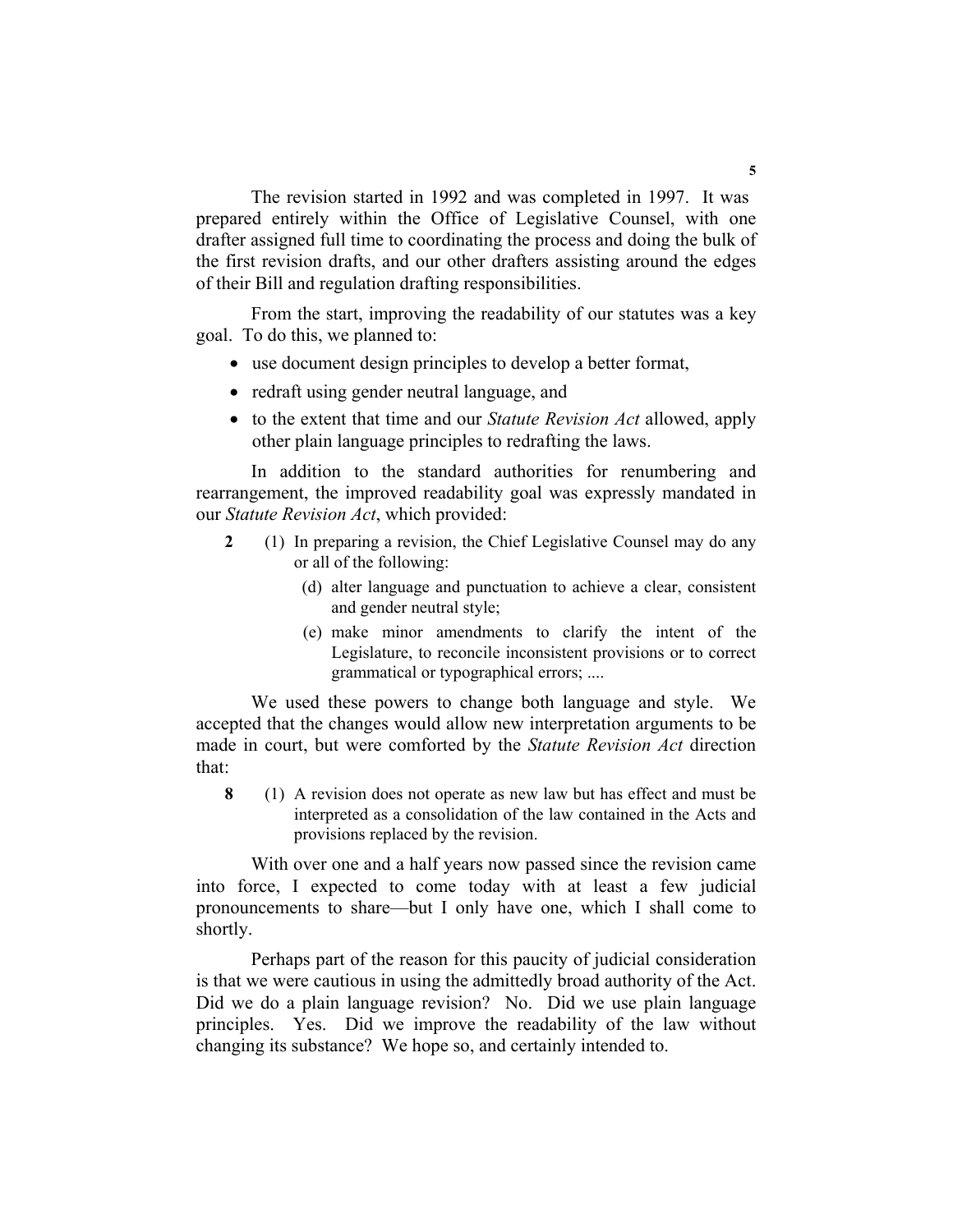# **Changes to language – the easy stuff**

 When people criticize legislation or other legal writing, they most often criticize its formal, out-dated, legalistic language. Indeed, the Gage *Canadian Dictionary* even provides a definition for this language:

> **legalese** *n.* the jargon of the legal profession commonly used in legal documents, legal submissions and forms, etc., especially when thought of as incomprehensible or excessively finicky.

 Now, I agree with Professor Ed Berry, author of *Writing Judgments, A Handbook for Judges*, that the problem of legalese comes not so much from using a difficult vocabulary, but from using one that is overly formal—a vocabulary that is artificial and alienating for general readers. And the easiest response to the criticism is quite straightforward: change the words.

 The B.C. Statute Revision did a considerable amount of this. Early in the process, we established a long list of words that were to be changed or at least considered for change. For example:

| pre-revision                             | <b>became</b> |
|------------------------------------------|---------------|
| "shall" (in its imperative sense) "must" |               |
| "where" (describing "if")                |               |
|                                          | "although"    |
|                                          |               |
|                                          |               |
|                                          |               |

Although these changes were the easiest, we remained cautious. "Commence" changed generally to "begin" — but not for legal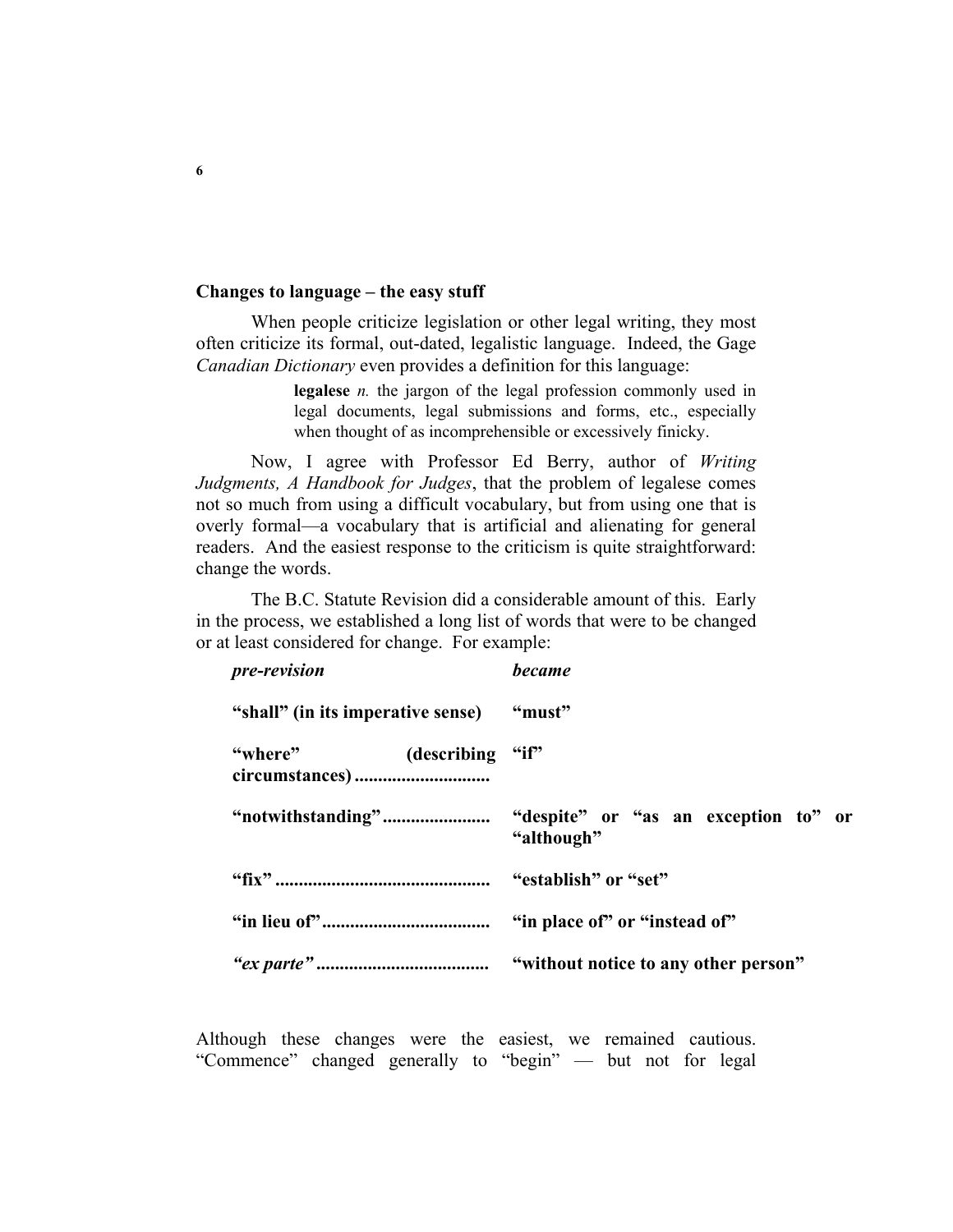proceedings. "Affix" became "attach"—except when it was used in relation to a legal seal. "Forthwith" was carefully reviewed in each occurrence, then changed to one of "promptly", "immediately", "without delay" or "at once".

#### **The language changes we did not make**

 We did not attempt "shirt-sleeved" language. "Notify" did not become "tell". "Receive" did not become "get". "Bringing an action" did not become "starting a law suit".

 Full plain language proponents may criticize us for lacking the courage of our convictions. To this I will answer that, as Legislative Counsel, words are the fundamental stuff with which we work. We appreciate the nuanced differences between using one word or another. Even with the broad authority of the *Statute Revision Act*, we were reluctant to give up precision for the benefit of simplicity when it came to language.

 There is a formal aspect to law, one that should not be treated lightly when a legal obligation or right is, by definition, enforceable through the mechanism of our public justice system. And informal language, the type we use in day to day conversation, is often less precise, its effective meaning taken as much from the context in which it spoken as from the words themselves. This context is absent in the refined world of legislation, where text must apply to all relevant circumstances (and, one aims when drafting, no others).

 Consider, for example, the change of "notify" to "tell". The former implies bringing something to the attention of someone else by an official announcement or other formal process. "Tell" encompasses far less structured exchanges of information, with images of a casual mention during a social gathering. Would you consider you had been properly informed if, over a summer barbecue, your neighbour laughingly says he does not like having an above ground power line and is going to apply for an easement through your property to run it underground? Clearly not.

 By saying this, you might think I am admitting (in the terms of the description for this conference session) that plain language techniques are *not* capable of achieving the degree of precision and certainty that legislation demands. Not so. I am suggesting that the tool of simplified language is like a hammer: a blunt instrument, easy to use (with good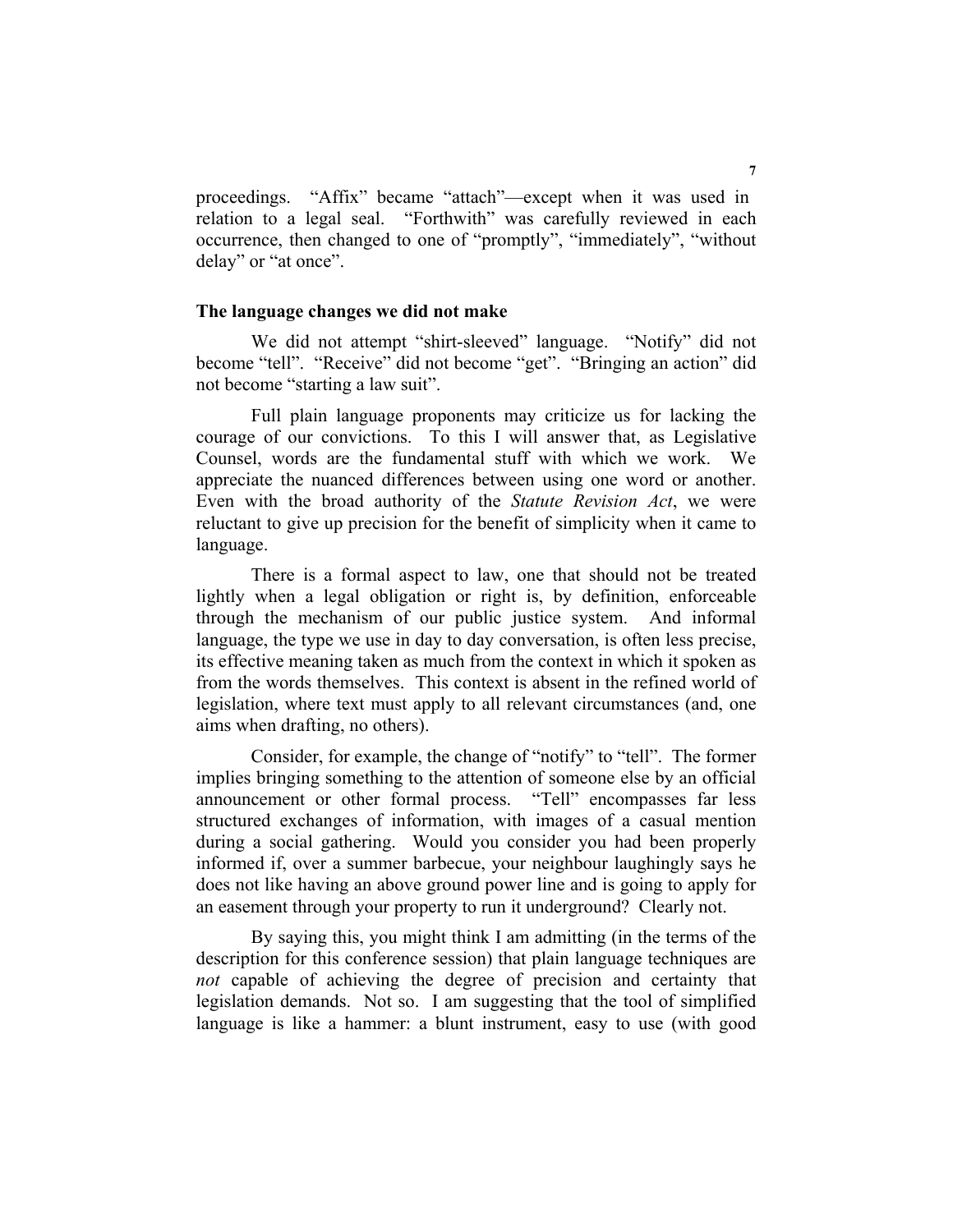"bang for the buck" in our statute revision), often needed—and one that can cause a great deal of damage if applied indiscriminately.

# **Deconstructing the legislative sentence**

 Simplified language is only one of the techniques available in the plain language tool kit. I incline to the view that others are more effective for improving readability. For example, there is great benefit in grammatically deconstructing the complex form of traditional legislative sentence. "Grammatically deconstructing"—a mouthful, I know. By it I mean use the tool of grammar to split the classic legislative sentence into its components by subject.

 Sometimes the rule expressed by a legislative provision is simple: "A person must not vote more than once in an election." But more often it is complex, sometimes extremely complex.

 Given this complexity, the traditional form of legislative statement often looks like the end result of a Wheel of Fortune game where you have to use punctuation as well as letters—and commas come cheap but periods are horrendously expensive. In other words, they are designed as single sentences that go on and on and on.

We are all familiar with the sort I mean:

 "Notwithstanding" (some other section), "where (this, that and another circumstance exists) "a person who" (comes within this, that or the other description) "the person shall/may" (do this, that and/or the next thing, within this time period, in this form and subject to these approvals)

"except where" (some other circumstances exists some other rule applies).

 Compact, yes, efficient, yes, but if you accept the plain language rubric that readers start losing the sense of a complete sentence at around word 25, you can see this form creates a substantial barrier to comprehension.

 In undertaking the statute revision, for a limited number of selected Acts, we attempted a fuller plain language revision than simply making the standard language and gender neutral redraft changes. Our targets were those that had high public use and were most in need of improvement. Again I admit we were cautious.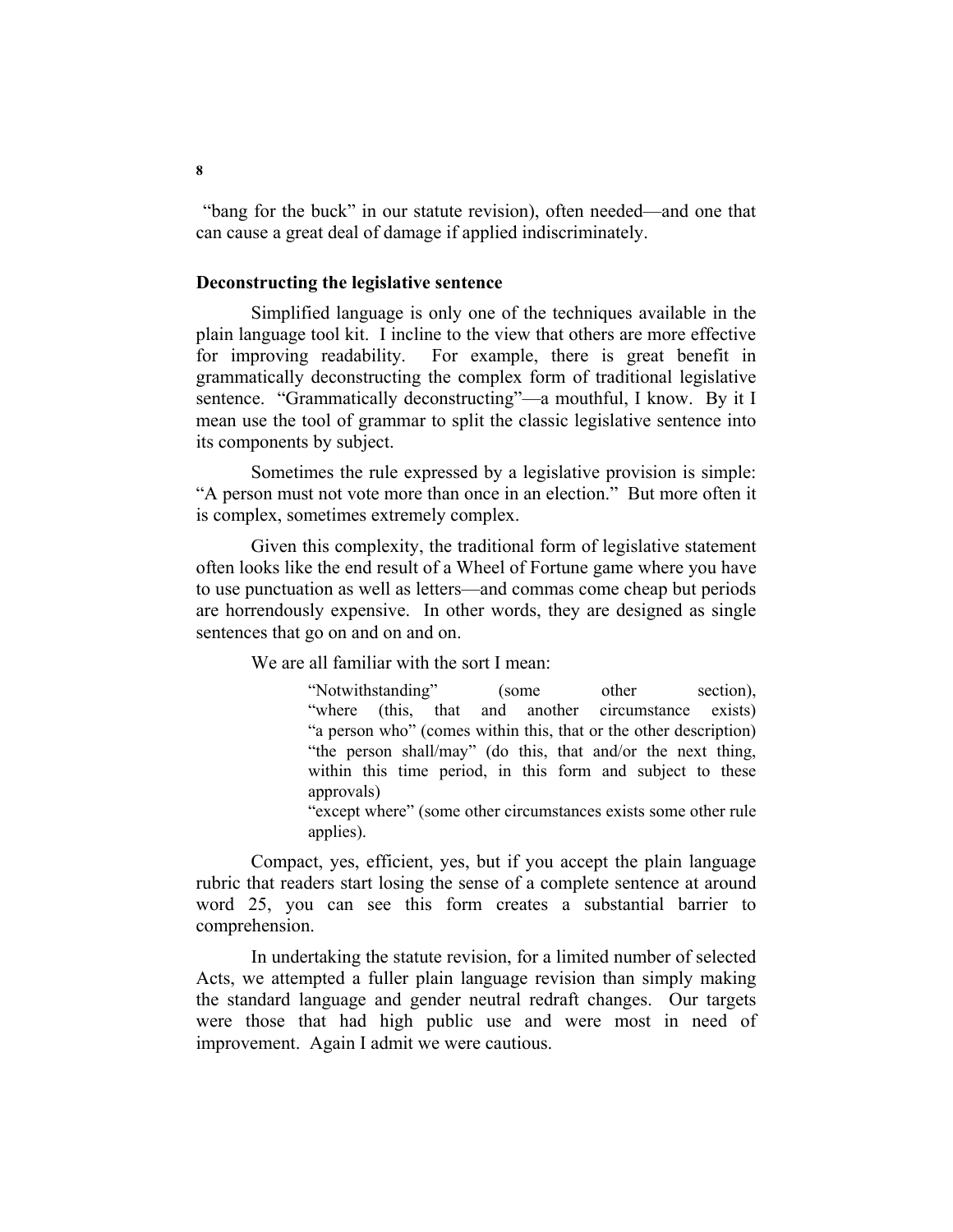# *Social Service Tax Act* **example**

 As an example, one of these targeted Acts was our provincial sales tax legislation, the *Social Service Tax Act*. Our Ministry of Finance was initially resistant to the idea of any revision whatsoever. Their primary concern was with losing the security of legal precedents that have developed over many years of litigation. In the face of a statement that their deputy minister was going to write our deputy minister requesting a complete exemption from the revision, we persuaded them to at least first take a look at a revision draft (marked to show all changes). Our approach would be one of aggressive delicacy—"aggressive" in that we wanted to invest the time needed to make a significant improvement in readability, "delicate" in that we appreciated the sensitivity needed to avoid substantive change to tax law in the process. The result was a revision that made relatively limited change to language and substantial change to organization and sentence construction.

 By splitting a complex sentence into its various components ("letting the light in" as I have been known to call it), the provision becomes easier for a reader to comprehend—and the changes are accomplished through relatively straightforward exercises in grammar.

 Consider this pre-revised example from the *Social Service Tax Act*, shortened somewhat for the purposes of not rambling on too long here,—a provision having to do with vehicles initially taxed as being used only partially in B.C. when they became fully used in B.C.:

- (15) Where a vehicle in respect of which tax has been paid under section X is subsequently licensed for use solely within the Province,
	- (a) the owner shall pay to Her Majesty in right of the Province at the time of that licensing a tax at the rate of 7% on the depreciated value of the vehicle, and
	- (b) the commissioner, on application and on receipt of evidence satisfactory to the commissioner, shall provide to the owner a credit against the tax payable under this section, which credit shall be calculated and provided in accordance with the regulations.

 There are a number of elements here: the circumstances in which this section applies, the obligation to pay tax, when the tax is to be paid, the basis for calculating the tax, an authority to provide a credit against the tax, how to get the credit and the way in which it is to be calculated and provided.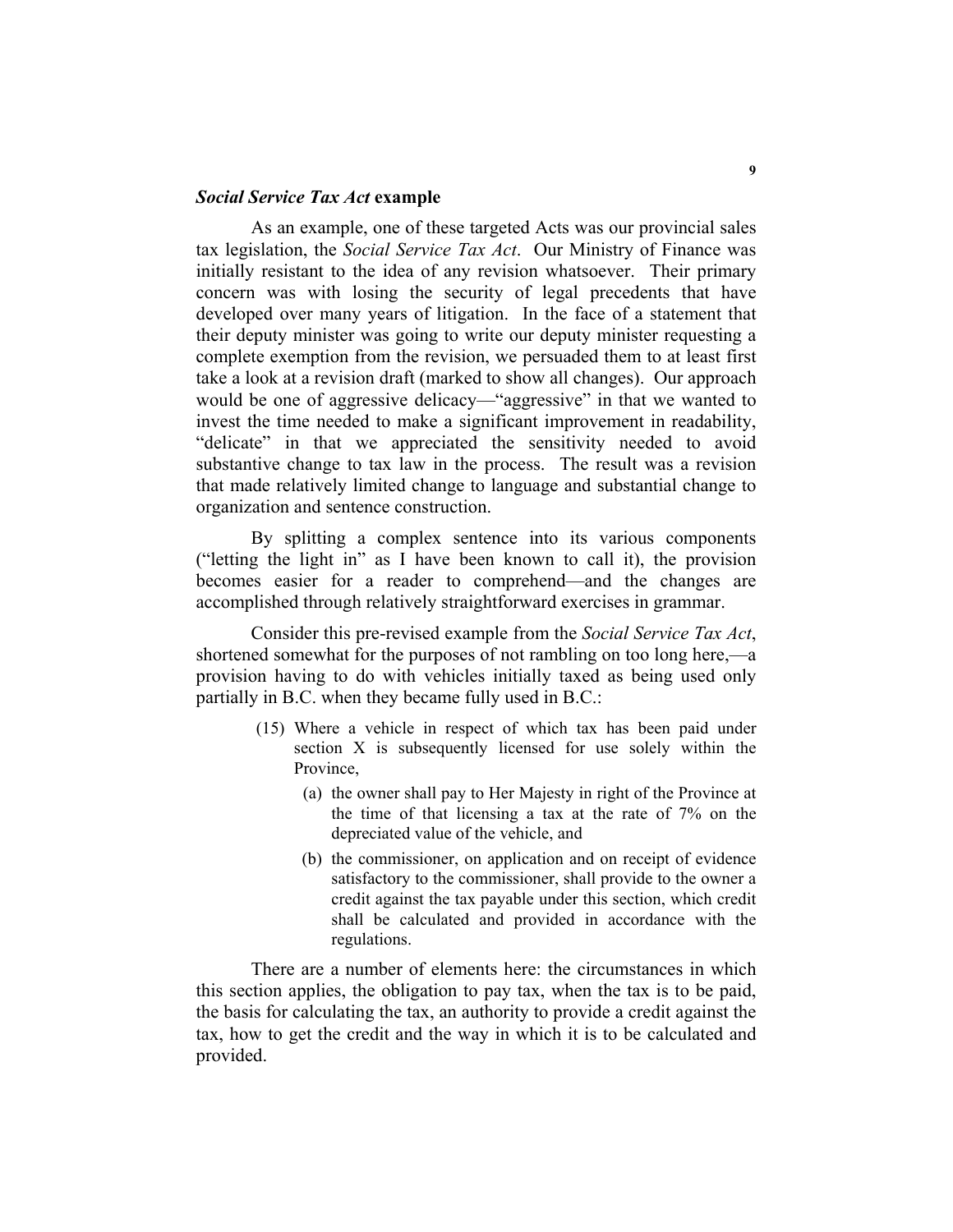One can improve the readability markedly simply by replacing conjunctions with periods, to separate the obligation to pay tax:

> (1) If a vehicle in respect of which tax has been paid under section X is subsequently licensed for use solely within British Columbia, the owner must pay to the government, at the time of that licensing, a tax at the rate of 7% on the depreciated value of the vehicle.

from the eligibility for a credit:

 (2) On application and on receipt of evidence satisfactory to the commissioner, the commissioner must provide to the owner a credit against the tax payable under this subsection (1).

from how the amount of the credit is to be determined:

 (3) The credit under subsection (2) must be calculated and provided in accordance with the regulations.

 There would be other ways to split the sentence, or to split it further, but I trust you get the sense of what I am describing. Such changes would, I suggest, have minimal impact on interpretation.

 Another technique we used in the revision was somewhat more aggressive. Often legislative sentences start with complex statements of who the provision applies to or in what circumstances, or both. To separate this element from the legal rule, we converted it into an express statement of application:

> This section applies if (this, that and another circumstance exists) or

> This section applies to a person who (comes within this, that or the other description)

 With this approach, a reader knows at the very start whether the provision is relevant to his or her situation—a good benefit on the readability side. I admit it makes me somewhat more nervous on the interpretation side – a statement of legal effect is added, although one that is, I suggest, implicit in the original sentence.

 A similar technique was used for provisions that had complex statements of how one was to do something. I will use here the example of an appeal provision that, in addition to providing the right of appeal, incorporated the time limit, basis for appeal, means of starting the appeal and who is to be notified of the appeal. The right of appeal would be separated into an initial statement, with the tag end "in accordance with this section", leaving the rest to be separated in following statements.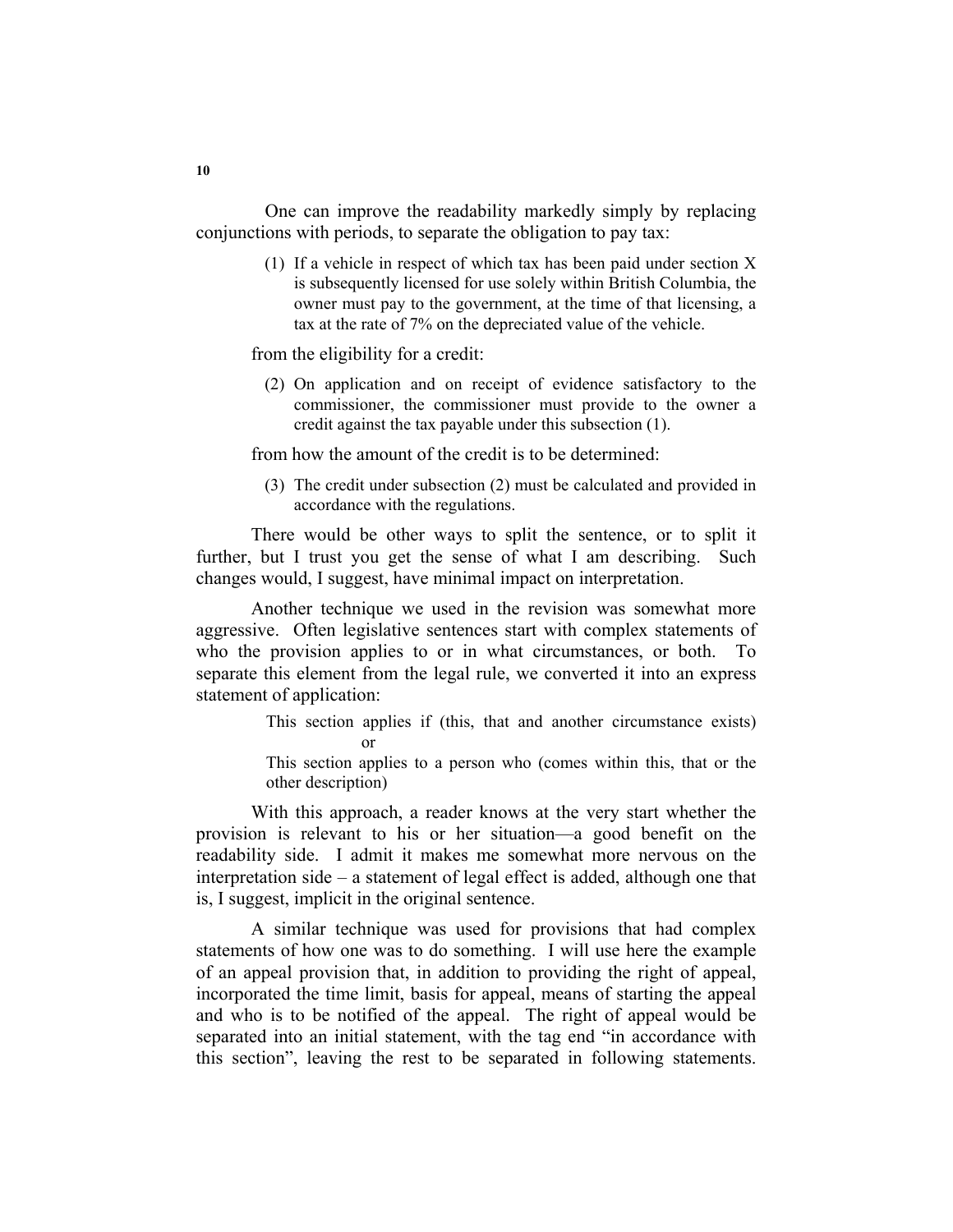Again, we were adding words that were not previously there—and I will be interested in hearing how a court might consider such an addition.

When I describe examples of specific changes, they may sound mechanistic, as though we followed some template of deconstruction. Not so. The goal was to separate elements in some logical manner. The approach very much depended on the length of the initial sentence, the complexity of concepts and the relationships between them. The end result was, of course, that the legislation got longer at least in terms of paper length. In a revision one does not have the opportunity for simplification of the legislative scheme itself.

 So—we completed our revision, presented it to a Standing Committee of our Legislative Assembly, saw it brought into force and waited to see how it would be received by the courts.

# **Judicial consideration of our revision**

 As I mentioned earlier, we have only one case to date that discusses a revision change: *Lovick v. Brough* (B.C.S.C., 10 March 1998, Vancouver Registry F970404). The change in issue was "shall" to "must".

 To give you a little more context, this change in drafting language began a number of years before the revision. At the same time that the new *Statute Revision Act* was introduced in 1992, supporting amendments to the *Interpretation Act* were made. The current provision that "shall is to be construed as imperative" was supplemented by a provision that "must is to be construed as imperative". New Acts were drafted using "must". With the revision, the change was made throughout the statutes.

 The case involved an application under our *Family Relations Act*. One party to a marriage breakdown was asking the court for an injunction to restrain the other party from disposing of property that was alleged to be a family asset. The Act, before revision, provided that:

> (1) On application by a party to a proceeding under this Part, the court shall make an order restraining another party to the proceeding from disposing of a family asset or any other property at issue under this Part until or unless the other party establishes that a claim made by the applicant under this Part will not be defeated or substantially impaired by the disposal of that family asset or other property.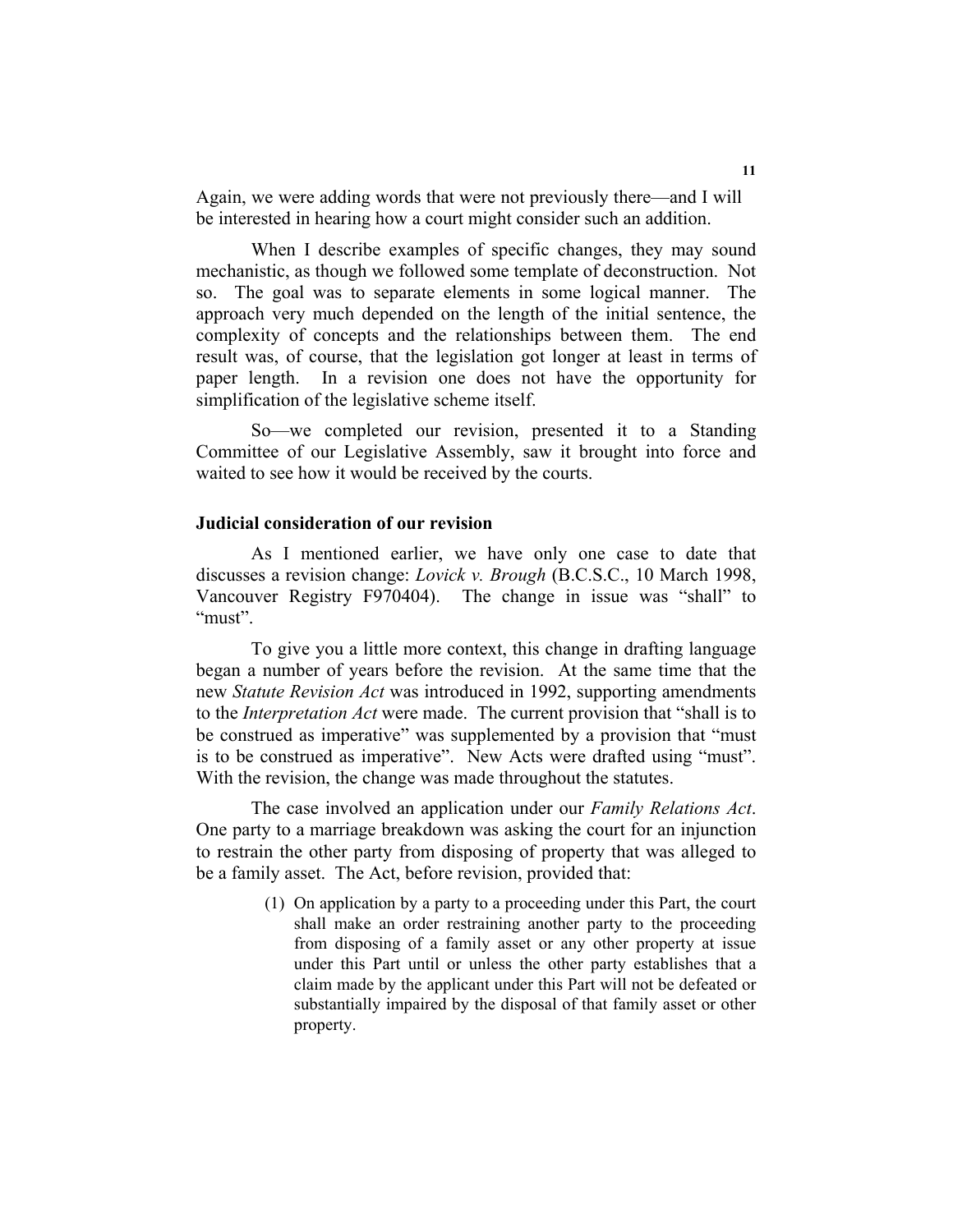The single revision to this provision was changing "shall" to "must". The defendant argued that, despite the mandatory nature of the statement, the section was subject to the same tests as any other interim injunction, citing two earlier cases. One of these dated back to a time when the provision used "may" rather than "shall", and the other dealt with a related provision that also used "may"—so the following comments of the court regarding our revision change are arguably not *ratio*:

> [7] I am bound to ask myself why the legislature made so limited a change in the wording. I conclude that it could only have been to strengthen the imposition of the duty on a Judge to take the action mentioned there. I reject Mr. Mortimer's contention that in this context "must" means precisely the same as "shall". In my opinion "must" entails a more mandatory obligation admitting of less discretion in the Court. I am therefor of the opinion that the two cases are not authority for the interpretation of the section as it now stands.

 The court granted the requested restraining order. There appears to have been no recognition that this was a global change and no argument made regarding the construction rules established by the *Statute Revision Act*. I can assure you we did not intend to make our laws more mandatory than they were before the revision. The case is a most cautionary example of Mr. Justice Sopinka's concern: change a word and you invite litigation and reinterpretation.

 Is the risk worth it? Going back to the example of our *Social Service Tax Act*, our Ministry of Finance would say yes. They point to the revision when outlining service improvement the ministry has made for business. They have received numerous compliments from tax professionals on how much easier it is to find and understand the relevant provisions. They anticipate needing fewer interpretive bulletins that reexplain the legislation. They hope for improved compliance with the selfreporting tax regime. And, with luck, only a minimum of legal challenges based on revision changes.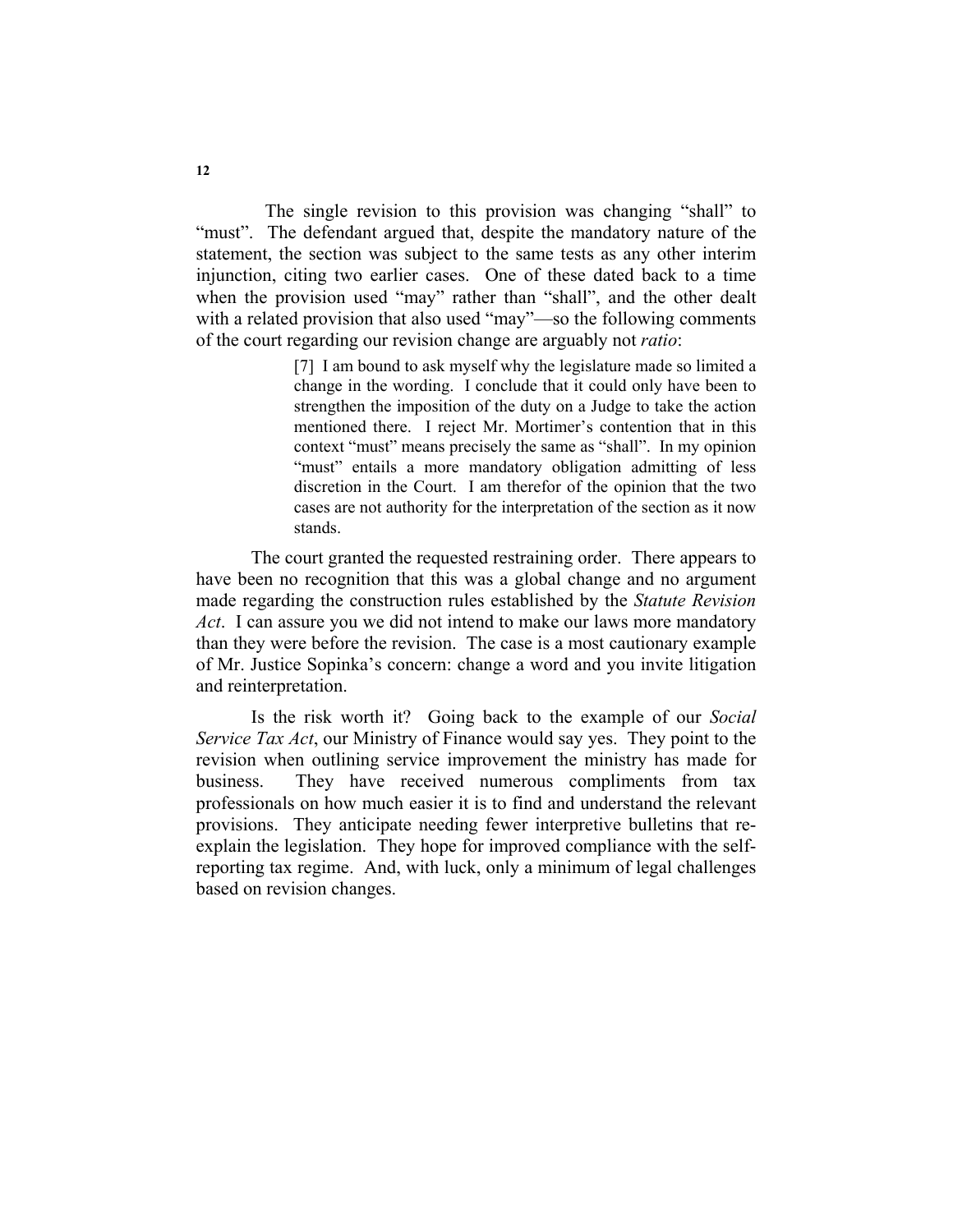# **Reference notes**

(Cowansville: Les Éditions Yvon Blais, 1984), at pp. 336-338.

3rd ed. (Toronto: Butterworths, 1994), at pp. 450 to 451.

 This is in contrast to our previous 1979 Statute Revision, done under the direction of a retired Deputy Attorney General appointed as "Revision Commissioner", working with the assistance of lawyers (generally without Legislative Counsel experience) specifically hired for the revision.

 Yes, this included the "more white space" principle, but almost equally important were subtle considerations like font size, increased kerning between lines, variation in spacing above paragraphs of different provision level and running heads for quick access to information.

 Gender neural language is both an equity issue and a plain language issue — if a law reads as though it applies to only half your audience, then you are not communicating effectively with your readers. From 1989, our new Acts had been drafted in a gender neutral form, so the revision was used as an opportunity to update older legislation.

 Enacted to formally authorize our revision as *Statute Revision Act*, S.B.C. 1992, c. 54. It is now R.S.B.C. 1996, c. 440, and provides a continuing authority for Chief Legislative Counsel to undertake full or partial revisions of the B.C. statutes.

*Statute Revision Act*, section 2 (1) (d) and (e).

 Just to be clear, the English version of this has a dangling preposition at the end of the sentence. Plain language and suitable, I suggest, for this presentation — but not one I would use when drafting a statute.

 <sup>(</sup>Toronto: Butterworths, 1974), at pp. 104-105.

*Bathurst Paper Ltd. v. Minister of Municipal Affairs* (1971), 22 D.L.R. (3d) 115 (Ont. H.C.) at 119.